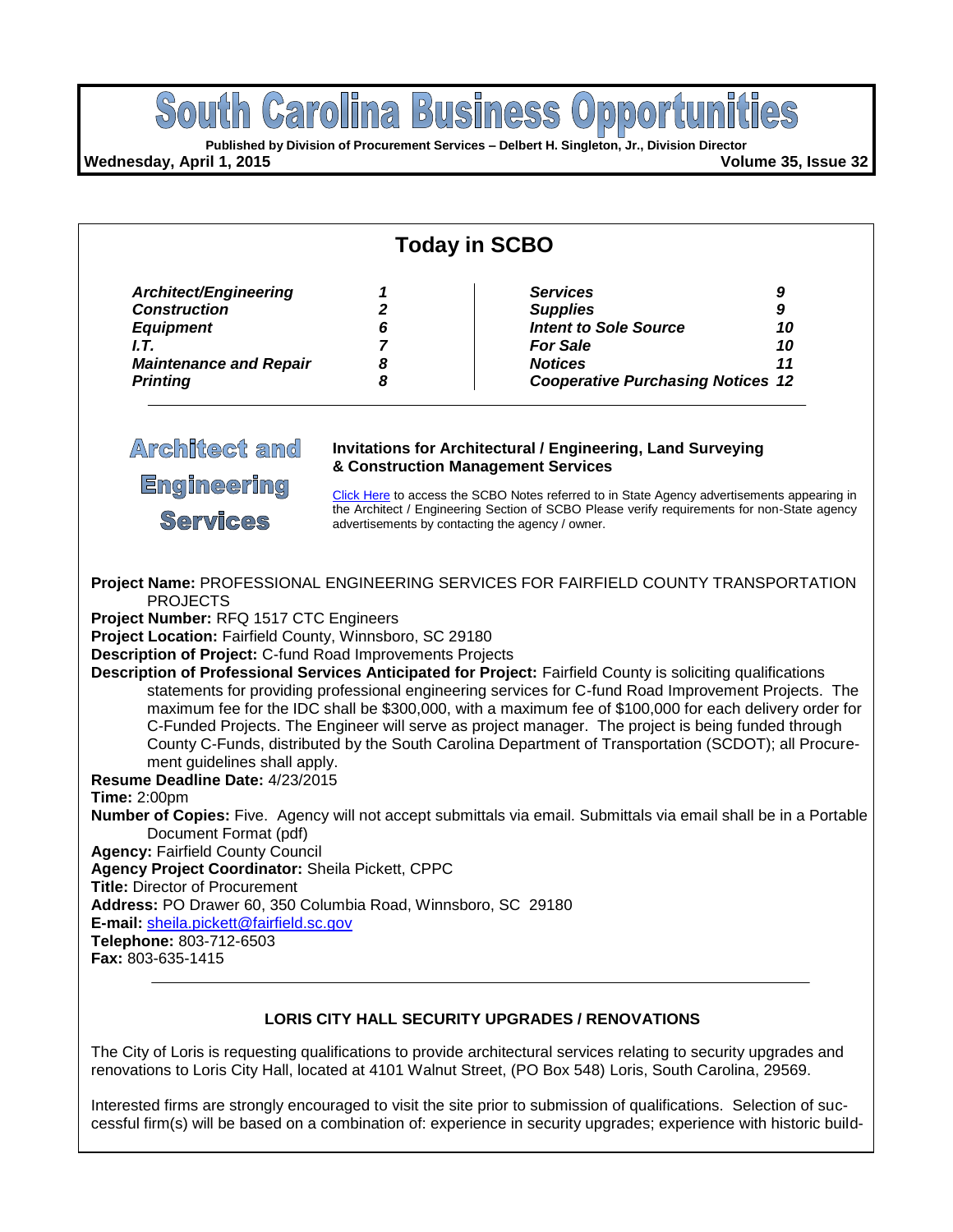|  | Wednesday, April 1, 2015 |  | Volume 35, Issue 32 |
|--|--------------------------|--|---------------------|
|--|--------------------------|--|---------------------|

ing renovation; experience with municipal building renovations; architectural ability; and proximity to the City of Loris.

Qualification Statements are to be received at City Hall at above address no later than 5:00pm 5/22/2015. Any Qualification Statements received after the deadline will not be considered and will be returned to the sender unopened.

Direct all questions regarding this solicitation to Robert E. Turner, IV, PE, Interim Director of Public Works, 843- 756-4004.

**Invitations for Construction Bids**



Please verify requirements for non-State agency advertisements by contacting the agency / owner. Projects expected to cost less than \$50,000 are listed under the Minor Construction heading.

**Project Name:** SPAULDING MIDDLE SCHOOL ROOF RETROFIT AND REPLACEMENT **Project Number:** 1415-29 **Project Location:** Lamar, SC **Bid Security Required:** Yes **Performance Bond Required:** Yes **Payment Bond Required:** Yes **Construction Cost Range:** \$1,900,000 - \$2,300,000 **Description of Project:** Work for this Project consists of the removal of the built-up roof system over the existing roof and replacement with a new standing seam metal roof for the majority of the project with some areas to receive a new fully adhered thermoplastic polyolefin membrane system with new cover board, insulation and underlayment over the existing roof deck. **Bidding Documents / Plans May Be Obtained From:** AMEC Environment and Infrastructure, Inc. **Plan Deposit:** By email only. Non-refundable. **In Addition To The Above Official Source(s) Bidding Documents / Plans Are Also Available At: Architect/Engineer:** Contact Carla Hopkins at [carla.hopkins@amecfw.com](mailto:carla.hopkins@amecfw.com) or 704-357-5538 for electronic plan sets (No Charge) **A/E Contact:** Amec Environment and Infrastructure Inc, Wendy Bruss **A/E Address:** 2801 Yorkmont Road, Suite 100, Charlotte, North Carolina 28277 **A/E E-mail:** [wendy.bruss@amecfw.com](mailto:wendy.bruss@amecfw.com) **A/E Telephone:** 704-357-5533 **A/E Fax:** 704-357-8638 **Agency/Owner:** Darlington County School District **Name & Title of Agency Coordinator:** Nan Johnson, Procurement Specialist **Address:** 120 E. Smith Avenue, Darlington, SC **E-mail:** [Nannette.Johnson@darlington.k12.sc.us](mailto:Nannette.Johnson@darlington.k12.sc.us) **Telephone:** 843-398-2272 **Fax:** 843-398-2240 **Pre-Bid Conf./Site Visit:** Yes, mandatory **Pre-Bid Date/Time:** 4/9/2015 10:00am **Place:** Spaulding Middle School (Cafeteria), 400 East Cartersville Highway, Lamar, South Carolina **Bid Closing Date/Time:** 4/28/2015 11:00am **Place:** Darlington County School District Administrative Office, 120 E. Smith Avenue, Darlington, SC **Mail/Hand Deliver Bids To:** Nan Johnson, Procurement, Darlington County School District, 120 E. Smith Avenue, Darlington, SC 29532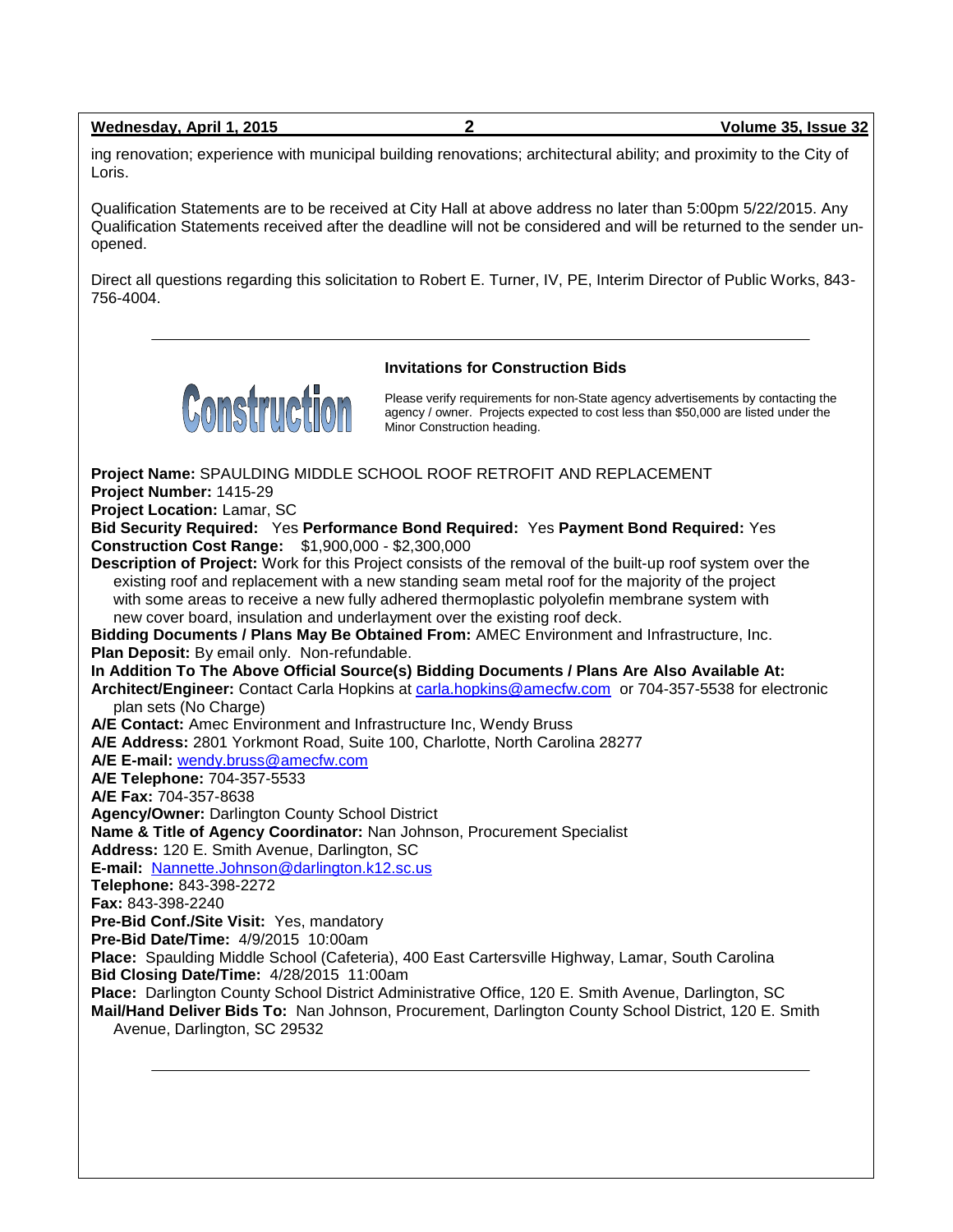**Wednesday, April 1, 2015 3 Volume 35, Issue 32**

### **BAYBORO STREET PUMP STATION IMPROVEMENTS**

Owner: City of Loris 4101 Walnut Street PO Box 548 Loris, SC 29578

Engineer: Robert E. Turner, IV PE 4101 Walnut Street Loris, SC 29569

Interested parties are invited to submit sealed bids to the Owner at the City Hall located at 4101 Walnut Street, PO Box 548, Loris, South Carolina before 7:00pm on 5/4/2015. A mandatory Pre-Bid Conference will be held at City Hall on 4/22/2015 at 3:00pm.

The Project consists of improvements to Bayboro Street Pump Station, including demolition, retrofit of existing drywell/wetwell, installation of new pumps and appurtenances, and other construction as shown on plans.

Bidders shall comply with the requirements set forth in Section 0200 - Instruction to Bidders. This project is funded with state grant funds. During construction, the successful bidder must comply with all applicable federal, state, and local requirements governing the use of grant funds including, but not limited to, Section 3 requirements for new hires, Davis–Bacon wage requirements, and EOE requirements. Section 0700 – Contract Documents outlines the applicable laws and regulations.

Bid documents may be obtained solely from the office of the Engineer. In order to minimize delays, interested parties should notify Engineer 24 hours in advance of picking up plans:

> Robert E. Turner, IV, PE 4101 Walnut Street Loris, SC 29569 843-756-4004

Bid Documents may be viewed at the office of the Engineer.

Bidders shall include bid security in the sum of no less than five percent (5%) of the bid price.

Questions should be submitted three (3) days prior to bid date. All interpretations, clarifications, or changes will be made in the form of a written addenda.

Refer to other bidding requirements described in Document 0200 - Instructions to Bidders. Bidders are required to submit their bid on the Bid Form provided. Bidders may not supplement this form unless otherwise directed.

The Owner reserves the right to accept or reject any or all bids. Lowest bid may not prevail. Award of the bid will be based on the bid prices, references, past performance of bidder and any proposed subcontractor with projects of comparable scope, complexity, and time constraints.

All qualified Bidders will receive considerations without regard to race, color, religion, sex, or national origin. The successful contractor must be an Equal Opportunity or Affirmative Action Employer.

Questions shall be submitted in writing to: Robert E. Turner, IV, PE 4101 Walnut Street, Loris, SC 29569 or [RTurner20985@gmail.com.](mailto:RTurner20985@gmail.com) A copy of the responses will be provided to all parties requesting a copy of the bid package.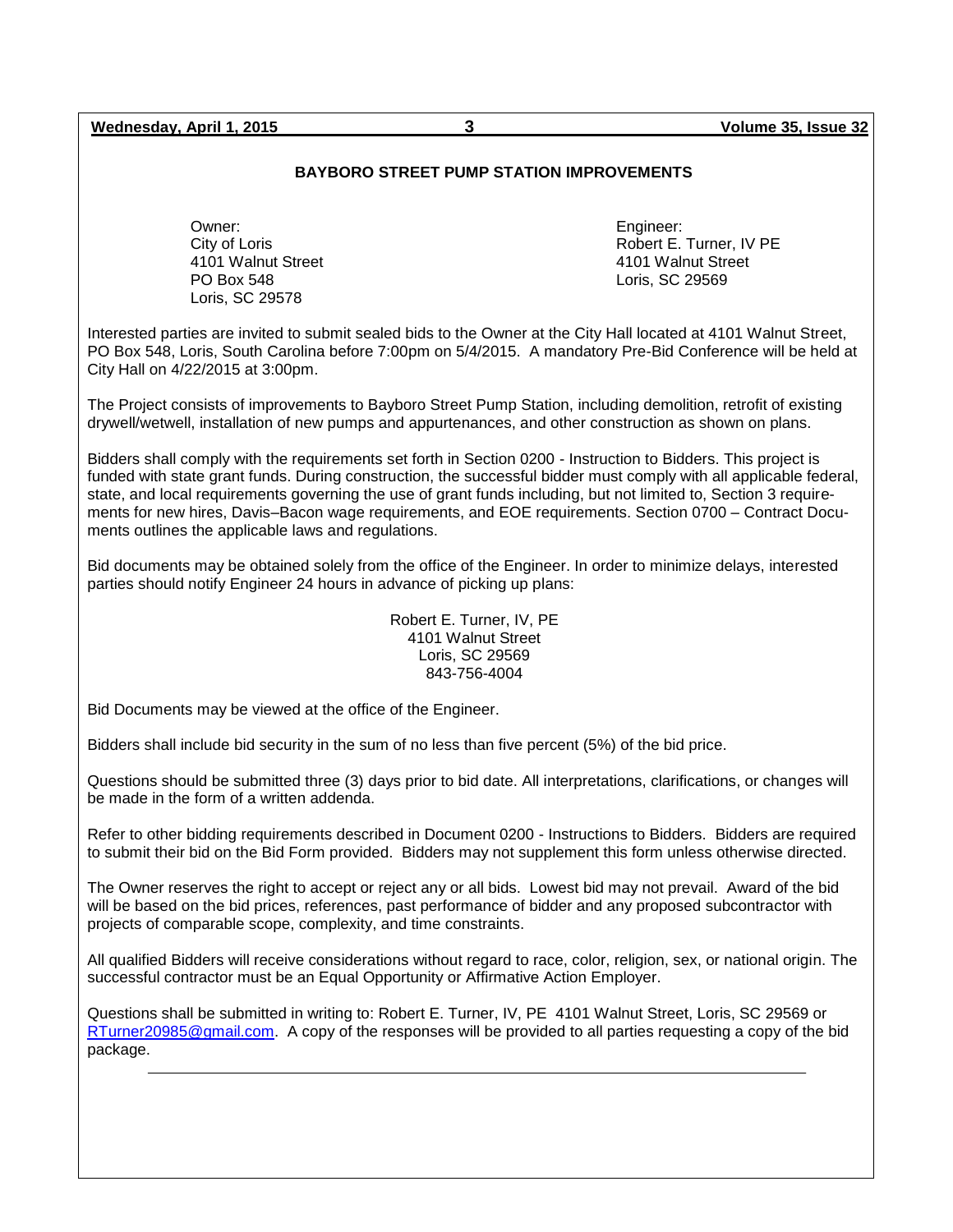### **SANITARY SEWER SYSTEM IMPROVEMENTS, PUMP STATION REHABILITATION RE-ADVERTISEMENT FOR BIDS**

Town of Fairfax Post Office Drawer 8 Fairfax, South Carolina 29827 CDBG Project No. 4-Ci-13-008 HPG Project No. 12021

Separate sealed Bids, for furnishing all materials, labor, tools, equipment and appurtenances necessary for the construction of Sanitary Sewer System Improvements, Pump Station Rehabilitation, Station No. 1 – 2nd Street and Station No. 3 – 17th Street will be received by the Owner at the Fairfax Town Hall located at 537 Allendale-Fairfax Highway, Fairfax, South Carolina until 2:00pm on 5/7/2015 and then at said place be publicly opened and read aloud.

The Project consists of the following major elements:

Rehabilitation of two existing submersible pump stations to include new pumping equipment, wetwell additions and coating of existing structures, yard piping, electrical, fixed generators and other miscellaneous and related items.

The Instructions to Bidders, Bid Form, Contract Agreement, Plans, Specifications, and forms of Bid Bond, Performance Bond, Payment Bond and other Contract Documents may be examined at the following locations:

Fairfax Town Hall: Fairfax, SC HPG and Company, Consulting Engineers, Inc.: West Columbia, SC

Copies of Contract Documents and plans may be obtained from the office of HPG and Company, Consulting Engineers, Inc., 1432 Sunset Boulevard, West Columbia, SC 29169 upon a non-refundable payment of \$75.00 for each set. Mailing address must be provided to ensure prompt delivery.

Each Bid must be accompanied by a Bid Bond, prepared on the form of Bid Bond attached to the Contract Documents or a Surety Company's Standard Bid Bond, duly executed by the Bidder as principal and having as surety thereon a surety company licensed to do business in the State of South Carolina. The Bid Bond shall be in the amount of 5 percent of the Bid.

The successful Bidder for this Contract will be required to furnish a satisfactory Performance Bond and Payment Bond each in the amount of 100 percent of the Bid.

This project is being funded in whole or in part by the Community Development Block Grant (CDBG) Program. All Federal CDBG requirements will apply to this contract. Bidders on this work will be required to comply with Executive Order No. 11246 & Executive Order 11375, which prohibits discrimination in employment regarding race, creed, color, sex or national origin. Bidders must comply with Title VI of the Civil Rights Act of 1964, the Davis-Bacon Act, the Copeland Anti-Kickback Act, the Contract Work Hours & Safety Standards Act and 40 CRF 33.240.

Bidders must also make positive efforts to use small and minority owned businesses and to offer employment, training and contracting opportunities in accordance with Section 3 of the Housing and Urban Development Act of 1968. Attention of Bidders is particularly called to the requirements as to conditions of employment to be observed and minimum wage rates to be paid under the Contract.

No Bidder may withdraw his Bid within 60 days after the date of the Bid opening.

The Owner reserves the right to reject any or all Bids and to waive any informalities.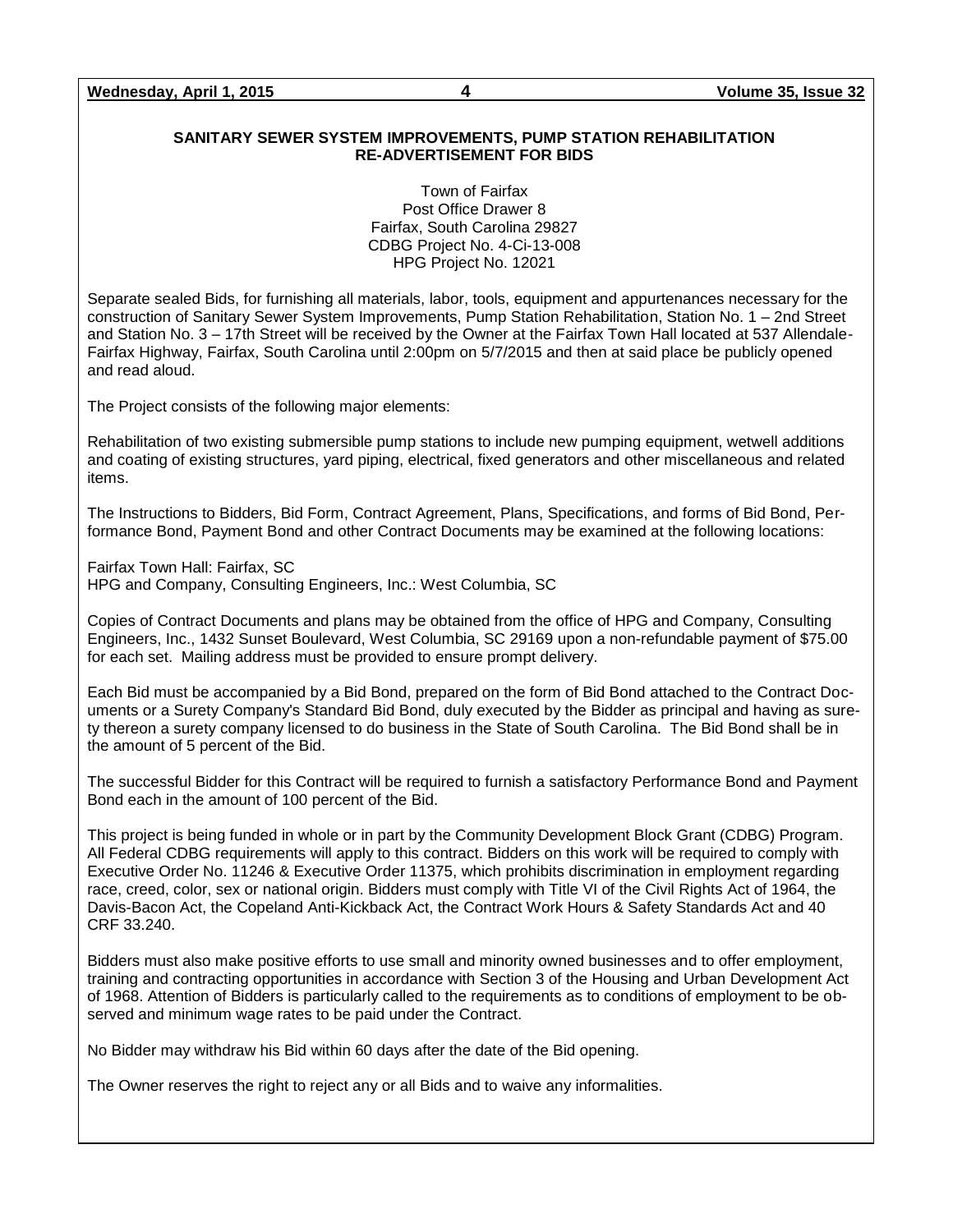**Wednesday, April 1, 2015 5 Volume 35, Issue 32**

## **NORTH CREEK PUMP STATION UPGRADE**

**Owner**: Laurens County Water and Sewer Commission **URS Corporation Project No**.: 46423642

Separate sealed bids for the North Creek Pump Station Upgrade for the Laurens County Water and Sewer Commission will be received by the Owner in their offices located at 3850 Highway 221 South, Laurens, SC 29360 until 2:00pm on 5/6/2015 and then at said place be publicly opened and read aloud.

The work to be done consists of furnishing all materials, equipment and labor necessary to construct a new duplex submersible pump station, valve vault, grinder vault and standby emergency generator with associated controls, electrical, yard piping and site work. Work also includes demolition of existing comminutor vault and pump station.

Bidders must comply with Title VI of the Civil Rights Act of 1964, the Davis-Bacon Act, the Anti-Kickback Act, Contract Work Hours and Safety Standards Act and 40 CFR 33.240. Bidder must make positive efforts to use small, minority and women-owned businesses.

The Information for Bidders, Bid Form, Contract, Plans, Specifications, Bid Bond, Performance Bond and Payment Bond, and other contract documents may be examined at the following locations:

- Owner: Laurens County Water and Sewer Commission, Laurens, SC.
- Engineers: URS Corporation, Columbia, SC.
- Office of SC Minority Business Development: 1515 Richland Street, Columbia, SC.

Drawings, specifications and contract documents may be obtained from the office of URS Corporation, 101 Research Drive, Columbia, SC 29203 upon a non-refundable payment of \$150.00. When requesting drawings, specifications or contract documents, provide the following information about your company: Mailing address; street (UPS) address; telephone number; fax number (if applicable); and e-mail address.

Bidder must be an official plan holder for bid to be considered.

Bidders must deposit security with all bids. Security shall be in the form of a certified check or bid bond made payable to the Owner, and shall be for an amount equal to not less than five percent (5%) of the amount of the bid. Provisions of the security shall be as described in the Information for Bidders.

Any prospective bidder, offeror, contractor or subcontractor who is aggrieved in connection with the solicitation of this contract may protest to Engineer or Owner in accordance with Section 11-35-4210 of the SC Code of Laws within 15 days of the date of issuance of the Notice of Intent to Award.

No bid will be considered unless the bidder is legally qualified under the provisions of the South Carolina Contractor's Licensing Law (South Carolina Code of Laws as amended on April 1, 1999, Chapter 11, Sections 40 11 10 through 40 11 428). Contractors shall have a classification of WP. No bidder may withdraw the bid within 90 days after the actual date of the opening and thereof.

The Owner reserves the right to waive any informalities or to reject any or all bids.

### **(RE-ADVERTISED TO CORRECT PROJECT NUMBER)**

**Project Name:** BARNWELL TO HAMILTON CONDENSATE LINE PROJECT **Project Number:** CP00422802 **Project Location:** Barnwell College, University of South Carolina, Columbia **Bid Security Required:** Yes **Performance Bond Required:** Yes **Payment Bond Required:** Yes **Construction Cost Range:** \$100,000-\$200,000 **Description of Project:** Mechanical installation of underground steam condensate pipes. Minority and Small Business participation is encouraged. Contractor may be subject to performance appraisal at close of project.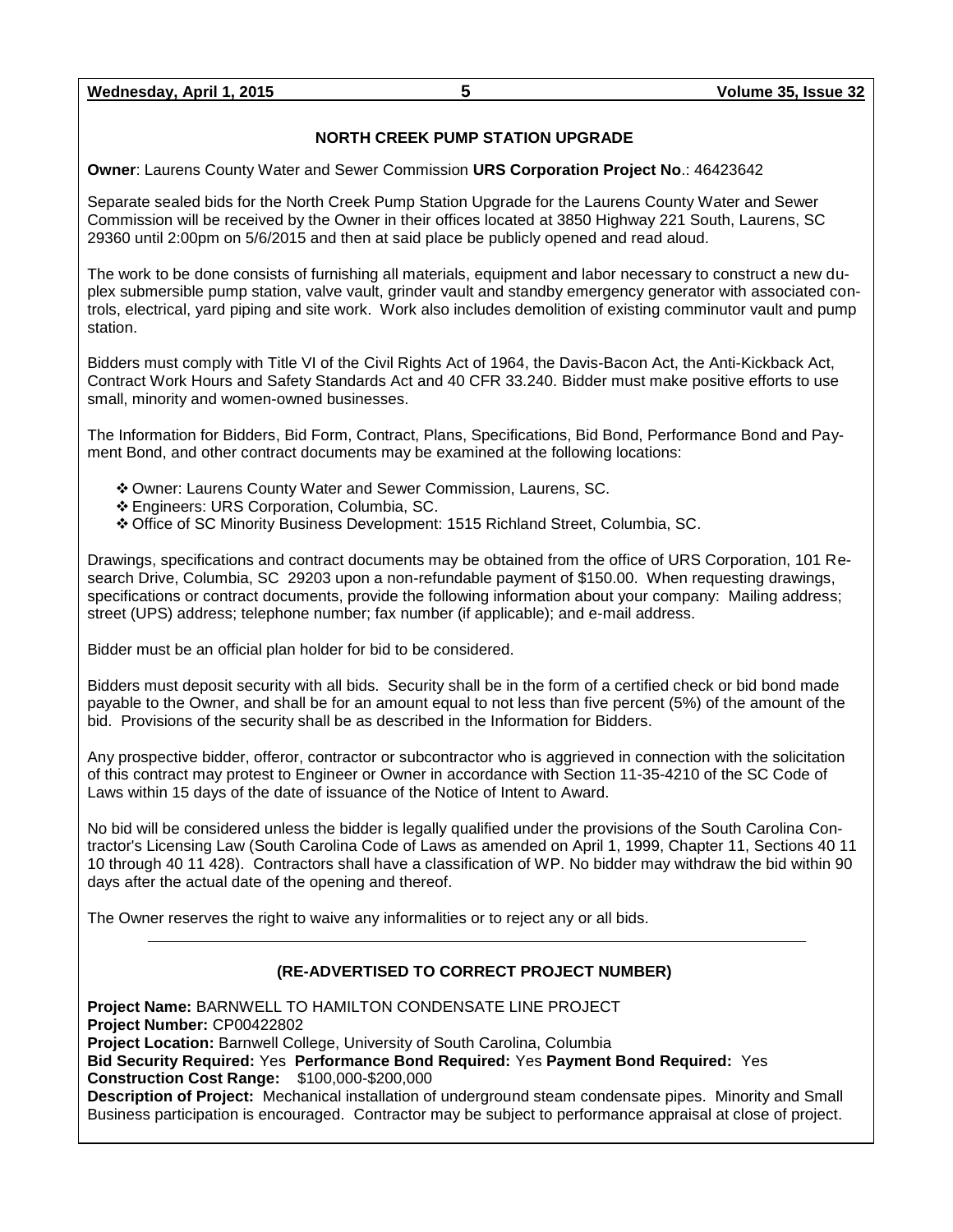### **ANDERSON CO. ROAD WORK**

Anderson County is seeking sealed bids on Resurfacing and Repair of Various State Roads in Anderson County, on 4/23/2015 at 11:00am, Bid 15-077. Bids are to be returned to the Anderson County Purchasing Department, Room 115 of the Anderson County Historic Courthouse, 101 S. Main Street, Anderson, SC 29624. Interested parties are to visit the Anderson County website at [www.andersoncountysc.org](http://www.andersoncountysc.org/) under the area of Contracts and Bids to request information. Questions should be directed to Anderson County Purchasing at 864- 260-4019.



 $\_$  ,  $\_$  ,  $\_$  ,  $\_$  ,  $\_$  ,  $\_$  ,  $\_$  ,  $\_$  ,  $\_$  ,  $\_$  ,  $\_$  ,  $\_$  ,  $\_$  ,  $\_$  ,  $\_$  ,  $\_$  ,  $\_$  ,  $\_$  ,  $\_$  ,  $\_$  ,  $\_$  ,  $\_$  ,  $\_$  ,  $\_$  ,  $\_$  ,  $\_$  ,  $\_$  ,  $\_$  ,  $\_$  ,  $\_$  ,  $\_$  ,  $\_$  ,  $\_$  ,  $\_$  ,  $\_$  ,  $\_$  ,  $\_$  ,

**Description:** WELDING EQUIPMENT **Solicitation Number:** 5400009456 **Submit Offer By:** 4/14/15 10:00am **Purchasing Agency:** South Carolina Technical College System, 111 Executive Center Dr.,Ste. 106, Columbia, SC 29210 **Buyer:** Teresa Livingston **Email:** [LivingstonT@sctechsystem.edu](mailto:LivingstonT@sctechsystem.edu) **Phone:** 803-896-5310 **Download Solicitation From:** <http://webprod.cio.sc.gov/SCSolicitationWeb/solicitationAttachment.do?solicitnumber=5400009456>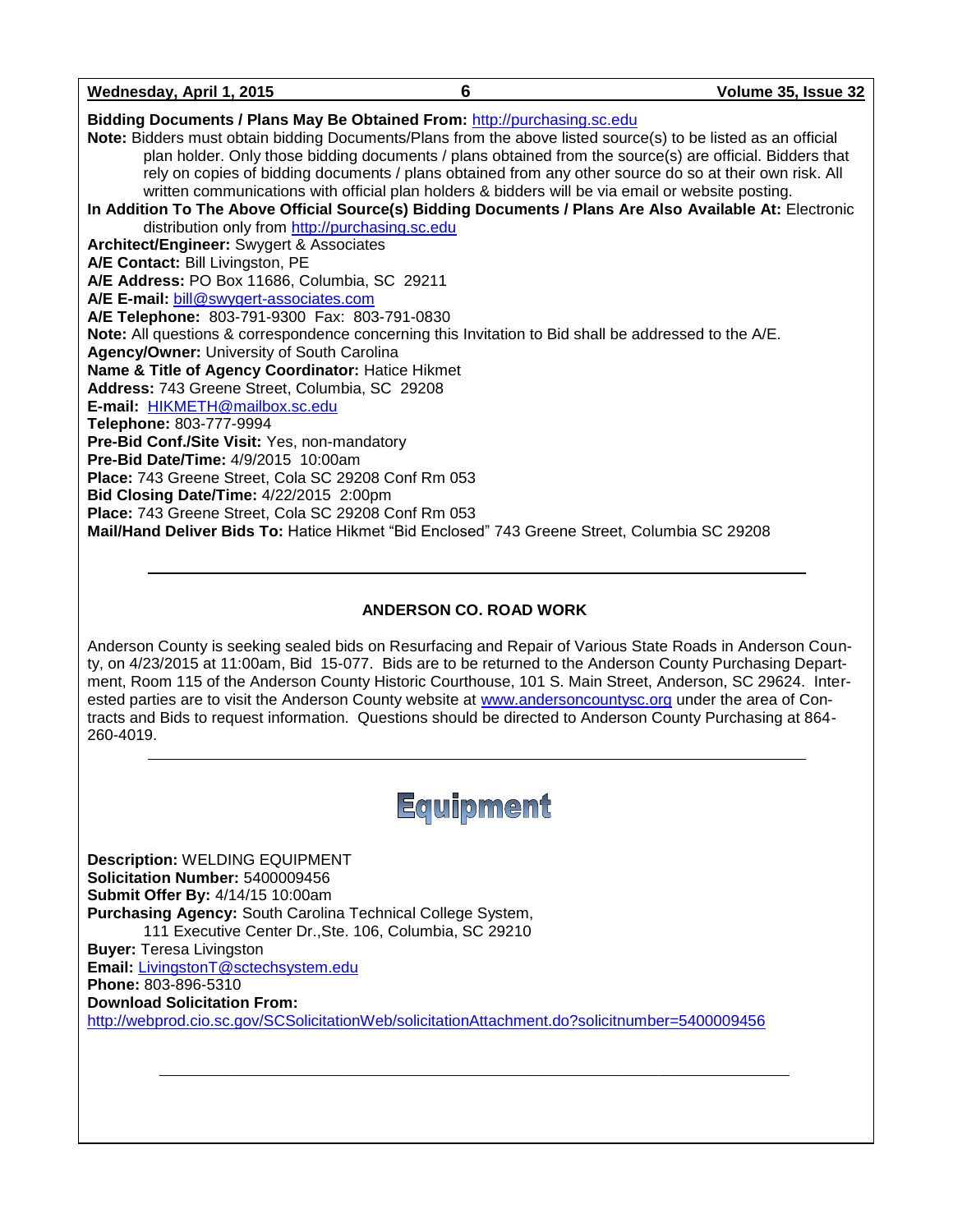#### **Wednesday, April 1, 2015 7 Volume 35, Issue 32**

**Description:** (1) 14' ROLL OFF RECYCLING CONTAINER **Solicitation Type**: Quotation **Delivery Point:** Newberry, SC 29108 **Submit Offer By:** 4/10/15 5:00pm **Purchasing Agency:** City of Newberry, 1330 College Street, Newberry, SC 29108 **Buyer:** Mac Bartley 803-321-3801, [mbartley@cityofnewberry.com](mailto:mbartley@cityofnewberry.com) **Quotation Package may Be Requested From:** Buyer

**Description:** LITTER SPREADER **Solicitation Number:** 60400370 **Delivery Point:** Blackville, SC **Submit Offer By:** 4/13/15 11:00am **Purchasing Entity:** Clemson University, Procurement Services, Administrative Services Building, 108 Perimeter Rd., Clemson, SC 29634 **Direct Inquiries to Buyer:** April Pitts, 864-656-1773, [apitts@clemson.edu](mailto:apitts@clemson.edu) **Download Solicitation From:** Online solicitations only**.** Solicitations can be viewed at [www.clemson.edu/cfo/procurement/vendors](http://www.clemson.edu/cfo/procurement/vendors)

 $\_$  ,  $\_$  ,  $\_$  ,  $\_$  ,  $\_$  ,  $\_$  ,  $\_$  ,  $\_$  ,  $\_$  ,  $\_$  ,  $\_$  ,  $\_$  ,  $\_$  ,  $\_$  ,  $\_$  ,  $\_$  ,  $\_$  ,  $\_$  ,  $\_$  ,  $\_$  ,  $\_$  ,  $\_$  ,  $\_$  ,  $\_$  ,  $\_$  ,  $\_$  ,  $\_$  ,  $\_$  ,  $\_$  ,  $\_$  ,  $\_$  ,  $\_$  ,  $\_$  ,  $\_$  ,  $\_$  ,  $\_$  ,  $\_$  ,

### **FLEX WING ROTARY CUTTER**

 $\_$  ,  $\_$  ,  $\_$  ,  $\_$  ,  $\_$  ,  $\_$  ,  $\_$  ,  $\_$  ,  $\_$  ,  $\_$  ,  $\_$  ,  $\_$  ,  $\_$  ,  $\_$  ,  $\_$  ,  $\_$  ,  $\_$  ,  $\_$  ,  $\_$  ,  $\_$  ,  $\_$  ,  $\_$  ,  $\_$  ,  $\_$  ,  $\_$  ,  $\_$  ,  $\_$  ,  $\_$  ,  $\_$  ,  $\_$  ,  $\_$  ,  $\_$  ,  $\_$  ,  $\_$  ,  $\_$  ,  $\_$  ,  $\_$  ,

Anderson County is seeking sealed bids on a Flex Wing Rotary Cutter, on 4/16/2015 at 10:45am, Bid 15-076. Bids are to be returned to the Anderson County Purchasing Department, Room 115 of the Anderson County Historic Courthouse, 101 S. Main Street, Anderson, SC 29624. Interested parties are to visit the Anderson County website at [www.andersoncountysc.org](http://www.andersoncountysc.org/) under the area of Contracts and Bids to request information. Questions should be directed to Anderson County Purchasing at 864-260-4019.

### **TRACTOR WITH BOOM MOWER ATTACHMENT**

Anderson County is seeking sealed bids on a Tractor with Boom Mower Attachment, on 4/16/2015 at 11:15am, Bid 15-075. Bids are to be returned to the Anderson County Purchasing Department, Room 115 of the Anderson County Historic Courthouse, 101 S. Main Street, Anderson, SC 29624. Interested parties are to visit the Anderson County website at [www.andersoncountysc.org](http://www.andersoncountysc.org/) under the area of Contracts and Bids to request information. Questions should be directed to Anderson County Purchasing at 864-260-4019.

# **Information Technology**

**Description:** ORACLE SPARC T5-4 AND SUPPORT **Solicitation Number:** 4928-4/03/2015-2925-M **Delivery Point:** Charleston, SC 29425 100 Doughty Street Institute of Psychiatry Rm. 3rd Floor Data Center **Submit Offer By:** 4/15/15 2:00pm **Purchasing Agency:** Medical University of South Carolina **Buyer:** Arlo Walker 843-792-2343, [Walkera@musc.edu](mailto:Walkera@musc.edu) **Download Solicitation From:** <http://academicdepartments.musc.edu/vpfa/finance/purchasingap/vendors/solicit-awards/>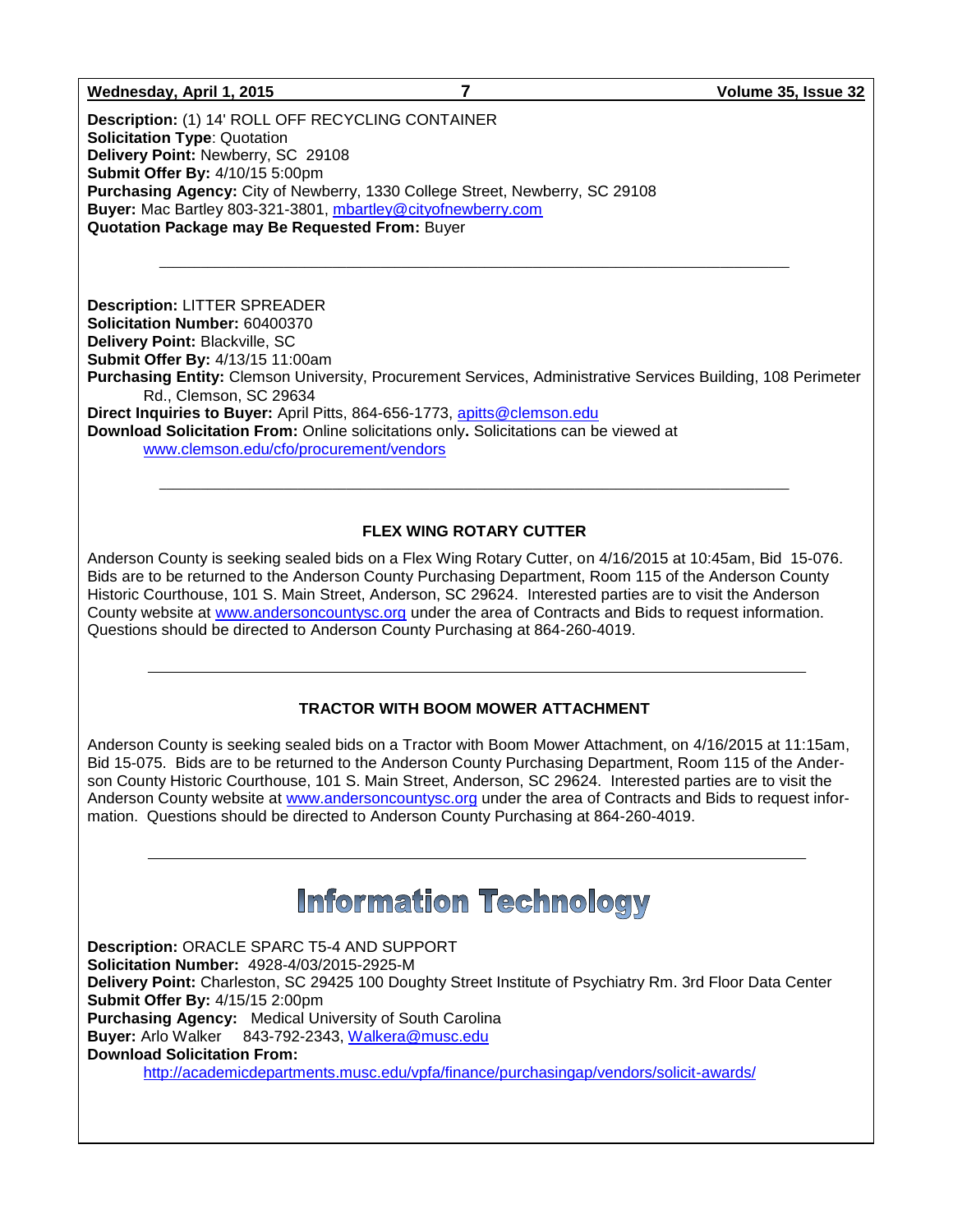**Wednesday, April 1, 2015 8 Volume 35, Issue 32**

# **Maintenance and Repair**

**Description:** CUSTODIAL SERVICES, GROUNDS-KEEPING SERVICES, AND MAINTENANCE SERVICES **Solicitation Number:** 001-04-15 **Delivery Point:** Ridgeland, SC **Pre-Bid Conf. / Site:** Mandatory **Date/Time/Place:** 4/15/2015 10:00am 10942 N. Jacob Smart Blvd., Ridgeland, SC 29936 **Submit Offer By:** 5/15/2015 2:00pm **Public Opening**: 5/15/15 2:30pm **Purchasing Agency:** Jasper County School District, 10942 N. Jacob Smart Blvd., Ridgeland, SC 29936 **Direct Inquiries To Buyer:** Darryl Owens, Chief of Operations 843-489-8892 ex.2999 or [dowens@jcsd.net](mailto:dowens@jcsd.net) **Download Solicitation From:** [Click Here](http://www.jcsd.net/?DivisionID=6673&DepartmentID=7441&ToggleSideNav=DivisionOnly)

### **ANNUAL DOCK MAINTENANCE CONTRACT -- CHARLESTON**

The City of Charleston Department of Parks is soliciting bids from interested marine contractors for CP1512 C1 Annual Dock Maintenance Contract. Bidders shall be qualified marine contractors or general contractors licensed by the State of South Carolina, and shall have at least five years of continuous experience in installing, repairing, and maintaining various floating dock systems. General scope of work includes miscellaneous maintenance contracts (1-5 years) for floating docks at Brittlebank, Daniel Island, Northbridge, and West Ashley Parks.

Scope of Work documents will be available after 2:00pm on 4/7/2015 from the City in digital format only – bidders will be responsible for preparing their own hard copies.

A mandatory pre-bid meeting will be held at 2:00pm on 4/14/2015 at 823 Meeting Street. Bids will be due at 2:00pm on 4/28/2013 at 823 Meeting Street, Charleston SC 29403. A public bid opening will also commence at that same time and location.

Interested parties should contact Curt Berg, Project Manager, at [BERGC@charleston-sc.gov,](mailto:BERGC@charleston-sc.gov) for more information and scope of work digital files.



**Description:** PRINTING OF MTC ACADEMIC CATALOGS 2014 - 2016 **Solicitation Number:** MTC-RFQ-0851 **Delivery Point:** West Columbia, SC 29170 **Submit Offer By:** 4/9/15 11:00am **Purchasing Agency:** Midlands Technical College Procurement Office, PO Box 2408, Columbia, SC 29202 **Buyer:** Rina Drescher 803-822-3209 [drescherr@midlandstech.edu](mailto:drescherr@midlandstech.edu) **Download Solicitation From:** [www.midlandstech.edu/procurement](http://www.midlandstech.edu/procurement)

**Description:** PRINTING OF MOORE MAGAZINE SPRING 2015 **Solicitation Number:** USC-RFQ-2791-DG **Delivery Point:** Columbia, SC **Submit Offer By:** 4/7/15 9:00am **Purchasing Agency:** USC Purchasing, 6th Floor, 1600 Hampton St., Columbia, SC **Bid Request:** Download solicitation from [http://purchasing.sc.edu](http://purchasing.sc.edu/) or call the USC bid line at 803-777-0255 **Buyer:** William (Dennis) Gallman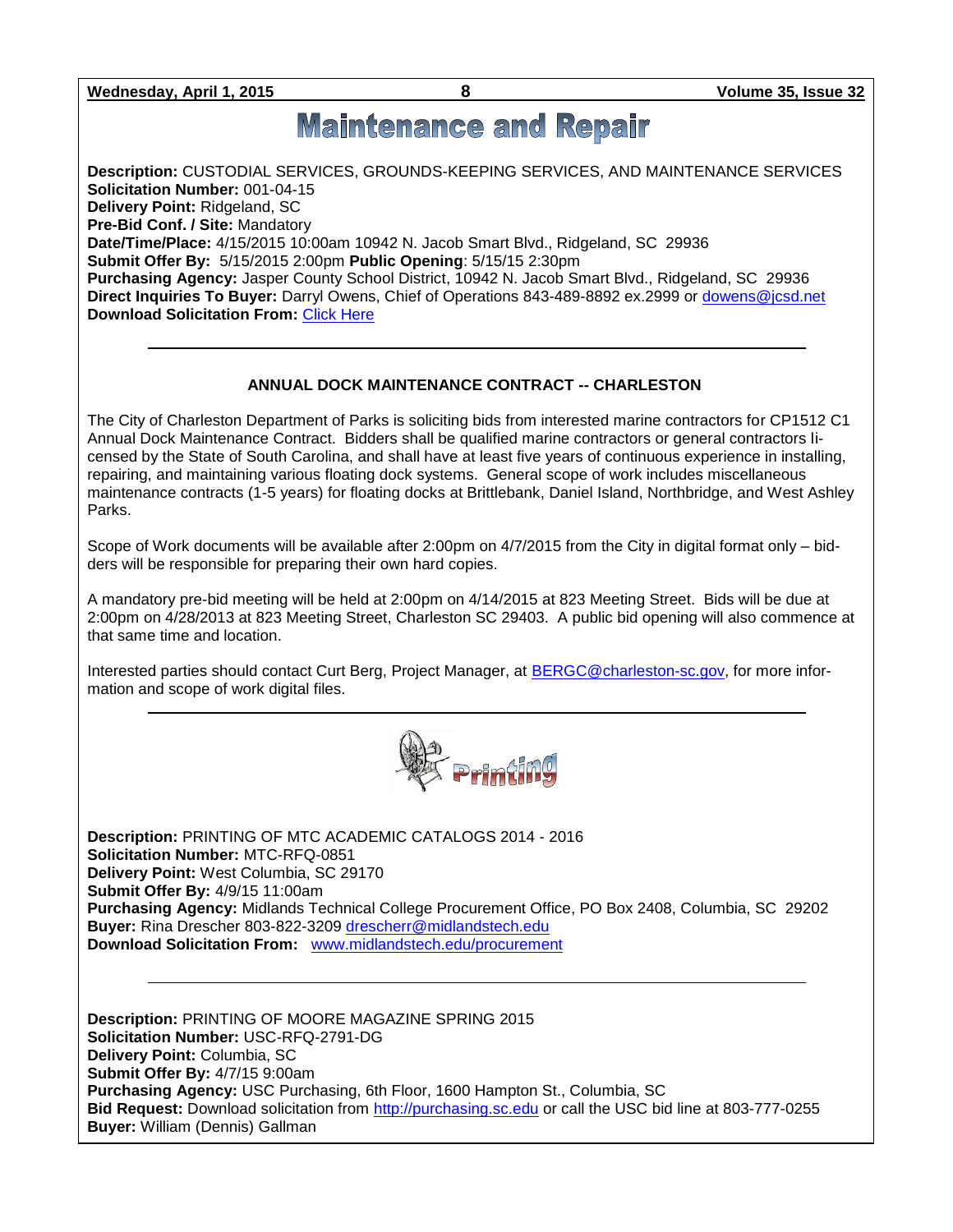**Wednesday, April 1, 2015 9 Volume 35, Issue 32**



**INMATE MEDICAL SERVICES**

The Darlington County Administrator is requesting sealed proposals from individuals, firms, partnerships and corporations having specific experience in providing inmate medical services to county jail detainees. These correctional healthcare services include physician services, nursing services, medical records management and management services. The successful vendor will provide correctional healthcare services for the detainees housed at the Darlington County Detention Center located at 2349 Rogers Road, Darlington, SC 29532. The facility houses approximately 220 male and female detainees, with an additional holding area capacity of 64. Currently, the medical services group visits the detention center 12 hours per day, seven days per week.

**Solicitation Number:** RFP 1-4-21-2015 **Delivery Point:** Darlington, SC **Submit Offer By:** 4/21/2015 12:00pm **Purchasing Agency:** Darlington County Administrator 1 Public Square, Room 210, Darlington, SC **Buyer:** County of Darlington, County Administration, Attn: Materials Manager, 1 Public Square, Room 210, Darlington, South Carolina 29532 **Direct Inquiries To:** 843-98-4100, [sdibble@darcosc.com](mailto:sdibble@darcosc.com)

**Download Solicitation From:** [www.darcosc.com](http://www.darcosc.com/)

# Supplies

 $\_$  , and the set of the set of the set of the set of the set of the set of the set of the set of the set of the set of the set of the set of the set of the set of the set of the set of the set of the set of the set of th

 $\_$  , and the set of the set of the set of the set of the set of the set of the set of the set of the set of the set of the set of the set of the set of the set of the set of the set of the set of the set of the set of th

**Description:** ASPHALT - KIRKLAND AND WATEREE **Solicitation Number:** 5400009468 **Submit Offer By:** 04/16/2015 10:00am **Purchasing Agency:** SC Department of Corrections 4420 Broad River Road Columbia, SC 29210 **Buyer:** MYRTLE DEWERDT **Email:** [dewerdt.myrtle@doc.state.sc.us](mailto:dewerdt.myrtle@doc.state.sc.us) **Download Solicitation From:** 

<http://webprod.cio.sc.gov/SCSolicitationWeb/solicitationAttachment.do?solicitnumber=5400009468>

**Description:** PHOENIX FUSION MACHINE OR EQUAL, DELIVERED TO COLUMBIA, SC **Solicitation Number:** 5400009368 **Submit Offer By:** 04/30/2015 10:00am **Purchasing Agency:** Procurement Office 955 Park Street Room 101 Columbia, SC 29201-3976 **Buyer:** SATERIA WEST **Email:** [WESTSP@SCDOT.ORG](mailto:WESTSP@SCDOT.ORG) **Download Solicitation From:**  <http://webprod.cio.sc.gov/SCSolicitationWeb/solicitationAttachment.do?solicitnumber=5400009368>

**Description:** UNIFORMS FOR COFC PUBLIC SAFETY PERSONNEL **Solicitation Number:** 15.57.CW.B.T5 **Delivery Point:** Charleston, SC **Submit Offer By:** 4/22/2015 10:00am **Purchasing Entity:** College of Charleston 66 George St., Charleston, SC 29424 **Buyer:** Cynthia M. Washington, CPPB, 843-953-5510, [washingtonc@cofc.edu](mailto:washingtonc@cofc.edu) **Download Solicitation From:** [http://eprocure.cofc.edu](http://eprocure.cofc.edu/) under "Current Bid Opportunities"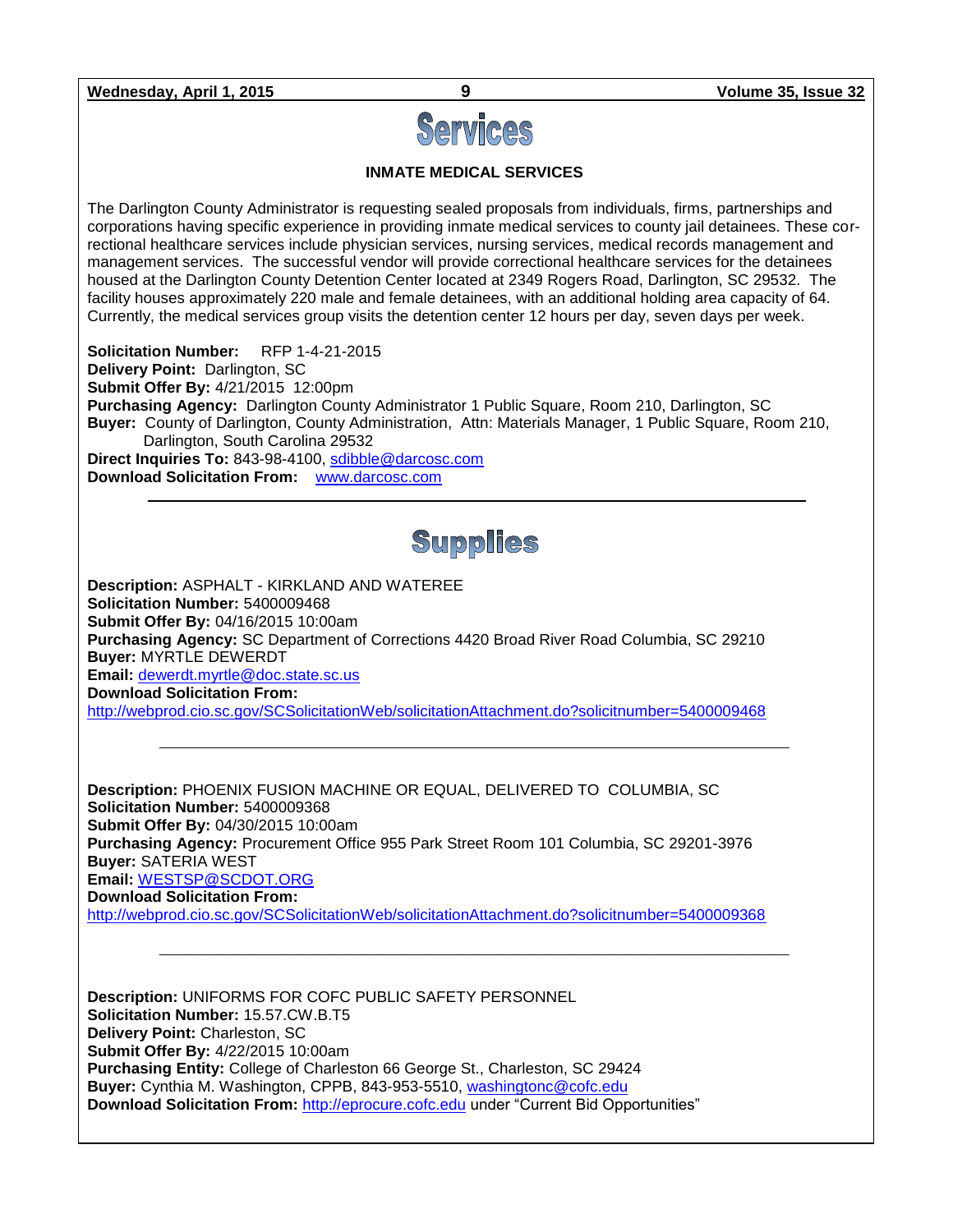### **Wednesday, April 1, 2015 10 Volume 35, Issue 32**

### **EMS MEDICAL SUPPLIES, FISCAL YEAR 2015-2016**

RC-627-B-2015

Richland County, SC is soliciting bids from qualified vendors for EMS Medical Supplies, Fiscal Year 2015-2016. Bids clearly marked: "RC-627-B-2015 EMS Medical Supplies, Fiscal Year 2015-2016" shall be accepted by the Office of Procurement, located at 2020 Hampton Street, Suites 3064, third floor, Columbia, SC 29204-1002 until 2:00pm, 4/28/2015. Bids shall not be accepted after the above date and time.

Questions are due by noon, 4/17/2015. The questions must be in writing email or fax.

Bids must be mailed or hand delivered; no fax bids will be accepted.

Bid packages may be obtained by going to Richland County website: <http://www.rcgov.us/Government/Departments/BusinessOperations/Procurement.aspx> See "Solicitations".

### **OFFICE CHAIRS**

Anderson County is seeking sealed bids on Nine Executive Swivel Chairs for the Anderson County Council Chambers , on 4/16/2015 at 10:45am, Bid 15-074. Bids are to be returned to the Anderson County Purchasing Department, Room 115 of the Anderson County Historic Courthouse, 101 S. Main Street, Anderson, SC 29624. Interested parties are to visit the Anderson County website at [www.andersoncountysc.org](http://www.andersoncountysc.org/) under the area of Contracts and Bids to request information. Questions should be directed to Anderson County Purchasing at 864-260-4019.

# Intent to Sole Source

### **PORTABLE HEMOGLOBIN ANALYZERS**

The South Carolina Department of Health & Environmental Control (DHEC) is seeking qualified vendors to provide portable hemoglobin analyzers that measure hemoglobin levels in whole blood and supplies including dedicated microcuvettes for this analyzer. The analyzers and microcuvettes are used statewide by the DHEC Health Regions. Qualified vendors should contact Rebecca Nichols at 803-898-1262 by 4/14/2015 for additional formation.



### **TIMBER**

Sealed lump sum bids will be accepted until 10:00am on 4/6/2015 by the County of Abbeville for the sale of approximately: 60 acres to be harvested by clear cutting the entire stand of timber, consisting of approximately 4,464 total tons of (90%) pine pulpwood and (10%) chip-n-saw. Color aerial photos of the sale area and additional information may be obtained at [http://www.state.sc.us/forest/bsales.htm.](http://www.state.sc.us/forest/bsales.htm)

Sealed per lump sum bids will be accepted until 11am on 4/17/2015 by the South Carolina Forestry Commission for the sale of approximately: 102 acres of timber to be harvested by clearcutting and removing approximately 7525 total tons of pine pulpwood, chip-n-saw, and saw timber and 1272 total tons of hardwood pulpwood and fuel wood. This is primarily a pulpwood / chip-n-saw sale with approximately 70 % of the wood coming from these product classes. Additional information can be obtained at<http://www.trees.sc.gov/bsales.htm>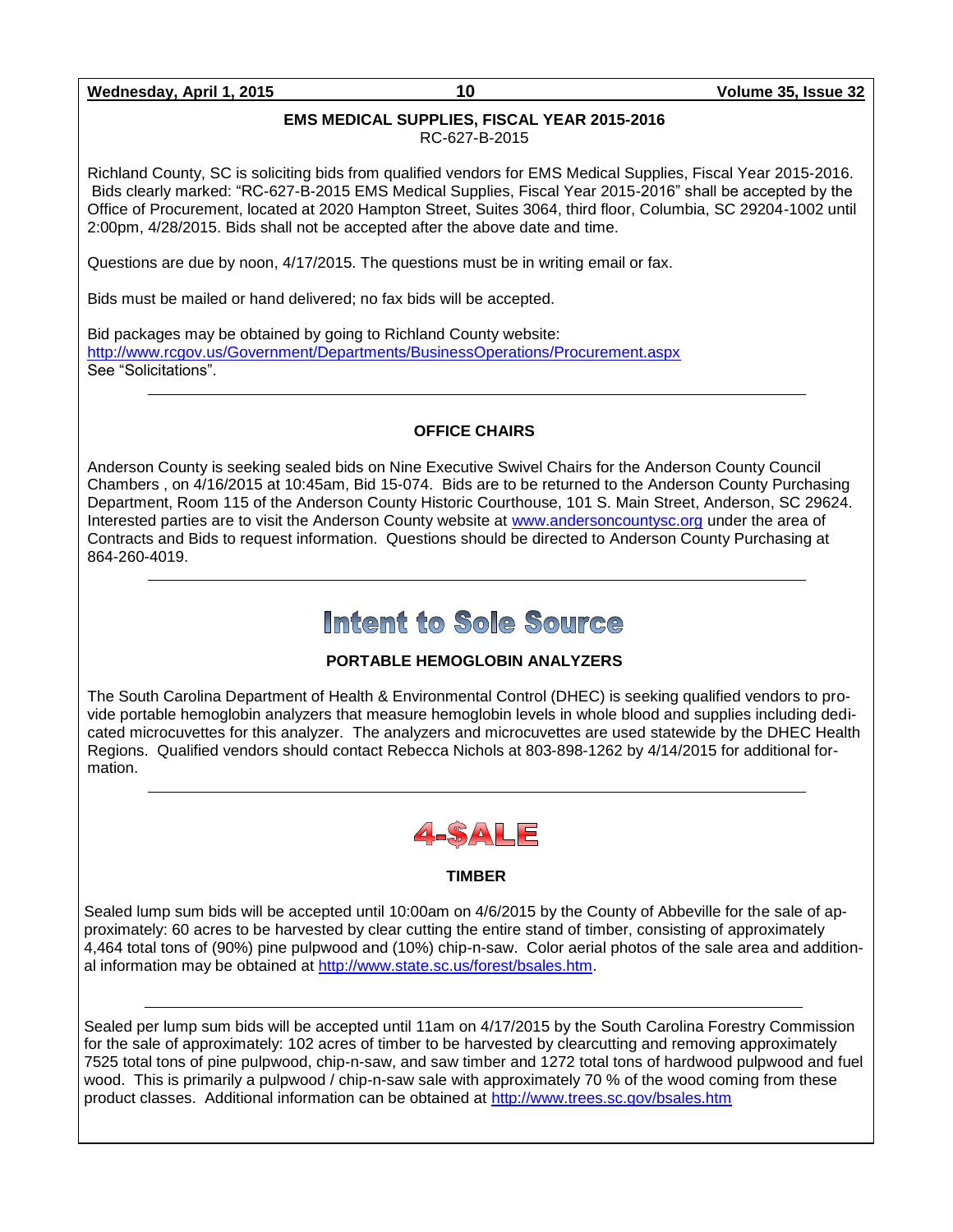### **OFFICE BUILDING / LAND**

The State of South Carolina will accept sealed bids for the sale of 1.03± acres and an 8,340 SF office building located at 205 East Dekalb Street, Camden, SC until 3:00pm, 4/6/2015. Contact the Budget and Control Board at 803-737-4636 or download Invitation to Bid at: [www.gs.sc.gov/bids.](http://www.gs.sc.gov/bids)





#### **SOUTH CAROLINA ASSOCIATION OF GOVERNMENTAL PURCHASING OFFICIALS (SCAGPO)**

Reverse Trade Show June 11, 2015 9:00 am-12:00pm Lexington Municipal Conference Center 111 Maiden Lane Lexington, SC 29072

Designed specifically for the small business, new start-up business, local "Mom and Pop" shops, and historically underutilized business owner. For more information, please see our website at: [www.scagpo.org](http://www.scagpo.org/)

### **VENDORS, DON'T NEGLECT TO CHECK THE STATE'S FIXED PRICE BIDS**

If authorized by the original solicitation, the State may use "competitive fixed price bidding" to create procurements with an open response date. These fixed price bids are advertised in SCBO once, but the solicitation may provide for bids to be accepted continuously or periodically during the contract term. The links below take you to a listing of all open solicitations conducted by the central purchasing office using the competitive fixed pricing bidding rules.

> Fixed Price Bids - [Information Technology](http://www.mmo.sc.gov/PS/vendor/PS-vendor-fixed-price-bids-it.phtm) (Open Response Date) Fixed Price Bids - [Supplies & Services](http://www.mmo.sc.gov/PS/vendor/PS-vendor-fixed-price-bids-ss.phtm) (Open Response Date)

#### **INSPECTOR GENERAL'S FRAUD HOTLINE** (State Agency fraud only)

1-855-723-7283 / [http://oig.sc.gov](http://oig.sc.gov/)

### **COMMENTS?**

State Procurement Office, Information Technology Management Office State Engineer's Office, Office of Audit & Certification, Office of Program Support

The Division of Procurement Services encourages you to make your comments via the following methods: Customer Comment System:<http://www.mmo.sc.gov/PS/ccs/MMO-ccs-index.phtm> Telephone 803-737-0600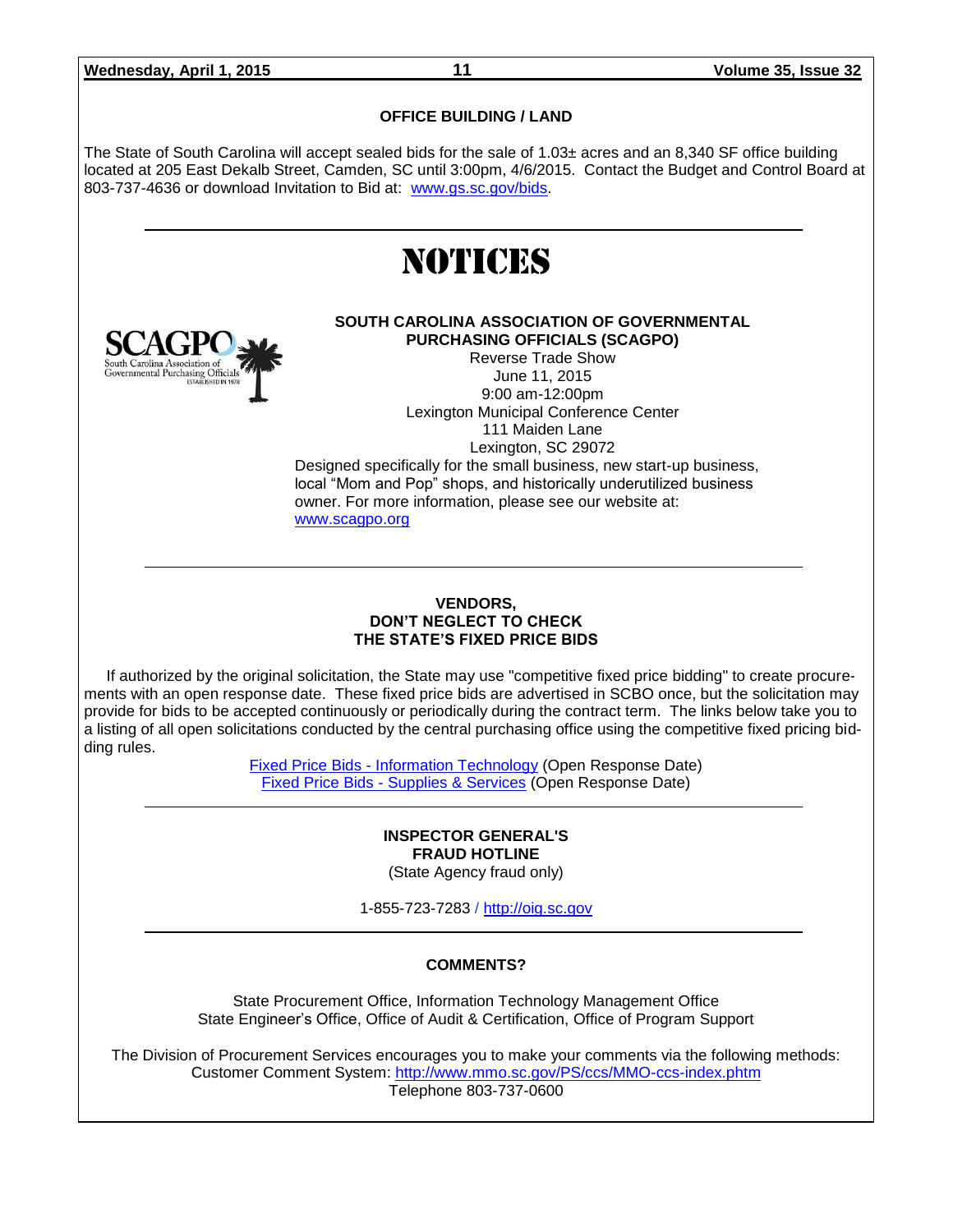## **Cooperative Purchasing Notices**

**Description:** PHARMACEUTICALS, OVER-THE-COUNTER (OTC) PRODUCTS, VACCINES, MEDICAL SUPPLIES, DENTAL SUPPLIES, NUTRITIONALS, CONTAINERS & VIALS, RETURNED GOODS PROCESSING, DRUG TESTING, PRIME VENDOR / DISTRIBUTOR, & INVOICE AUDITING SERVICES – STATEWIDE TERM CONTRACTS – STATE OF SOUTH CAROLINA

The State of South Carolina currently participates with more than 40 other states & various political subdivisions in a cooperative purchasing agreement with the Minnesota Multi-State Contracting Alliance for Pharmaceuticals (MMCAP).

The Alliance issues solicitations for the goods & services referenced above at various times throughout the year Interested SC vendors may obtain a copy of MMCAP solicitations from the MMCAP website, [www.mmcap.org.](http://www.mmcap.org/) From the home page, click on "Vendors & RFPs," then click on "Open RFPs" (link is in the left margin). Click on the applicable RFP link.

As a MMCAP member State, the State of South Carolina is a party of interest in all MMCAP solicitations & currently participates in several of the resulting contracts. The State may elect to participate in additional MMCAP contracts or discontinue participation in select contracts at any time based on the State's best interest.

South Carolina vendors may send their questions or comments regarding this matter to Allen Register, Procurement Manager, [aregister@mmo.sc.gov.](mailto:aregister@mmo.sc.gov)

### **NOTICE OF INTENTION TO JOIN A MULTI-STATE COOPERATIVE PROCUREMENT FOR AFTERMARKET AUTOMOTIVE PARTS**

This is public notice that the State of South Carolina, Materials Management Office, proposes joining with the State of California, Department of General Services, Procurement Division (DGS-PD) to establish a comprehensive, statewide, multiple award contract(s) with a qualified vendor(s) to provide Aftermarket Automotive Parts. The State of California, as lead state on behalf of the Western States Contracting Alliance (WSCA), will issue a Request for Proposal (RFP), for the purpose of establishing multiple award contracts to be used by the State of California, California Eligible Contract Users, Participating States & their eligible entities that have signed a Participating Addendum. Additional States may join at a later time by signing a Participating Agreement. The resultant contracts will have an initial term of three (3) years with options to extend the contract(s) for a maximum contract period of five (5) years.

The solicitation may be viewed at: [https://www.bidsync.com/bidsync-app](https://www.bidsync.com/bidsync-app-web/vendor/links/BidDetail.xhtml?bidid=1975666&roundId=null)[web/vendor/links/BidDetail.xhtml?bidid=1975666&roundId=null](https://www.bidsync.com/bidsync-app-web/vendor/links/BidDetail.xhtml?bidid=1975666&roundId=null) 

Lead State: State of California - Department of General Services, Procurement Division Request for Proposal Number: RFP DGS-1304-017 Closing Date & Time: 04/20/2015 - 8:00pm Eastern Standard Time Participating states (currently total 10): Alaska, Arkansas, Hawaii, Montana, Nevada, North Dakota, Rhodes Island, South Dakota, Utah, and Vermont

Contracts will be established with authorized vendors only.

The contact for this Request for Proposal is Cynthia Okoroike, Procurement Division, Department of General Services 707 Third Street, 2nd Floor, MS 2-202, West Sacramento, CA 95605 Email: [cynthia.okoroike@dgs.ca.gov](mailto:cynthia.okoroike@dgs.ca.gov)

If you would like to discuss South Carolina's participation in this cooperative procurement with the State of California, please email Kimber Craig at [KCraig@mmo.sc.gov.](mailto:KCraig@mmo.sc.gov)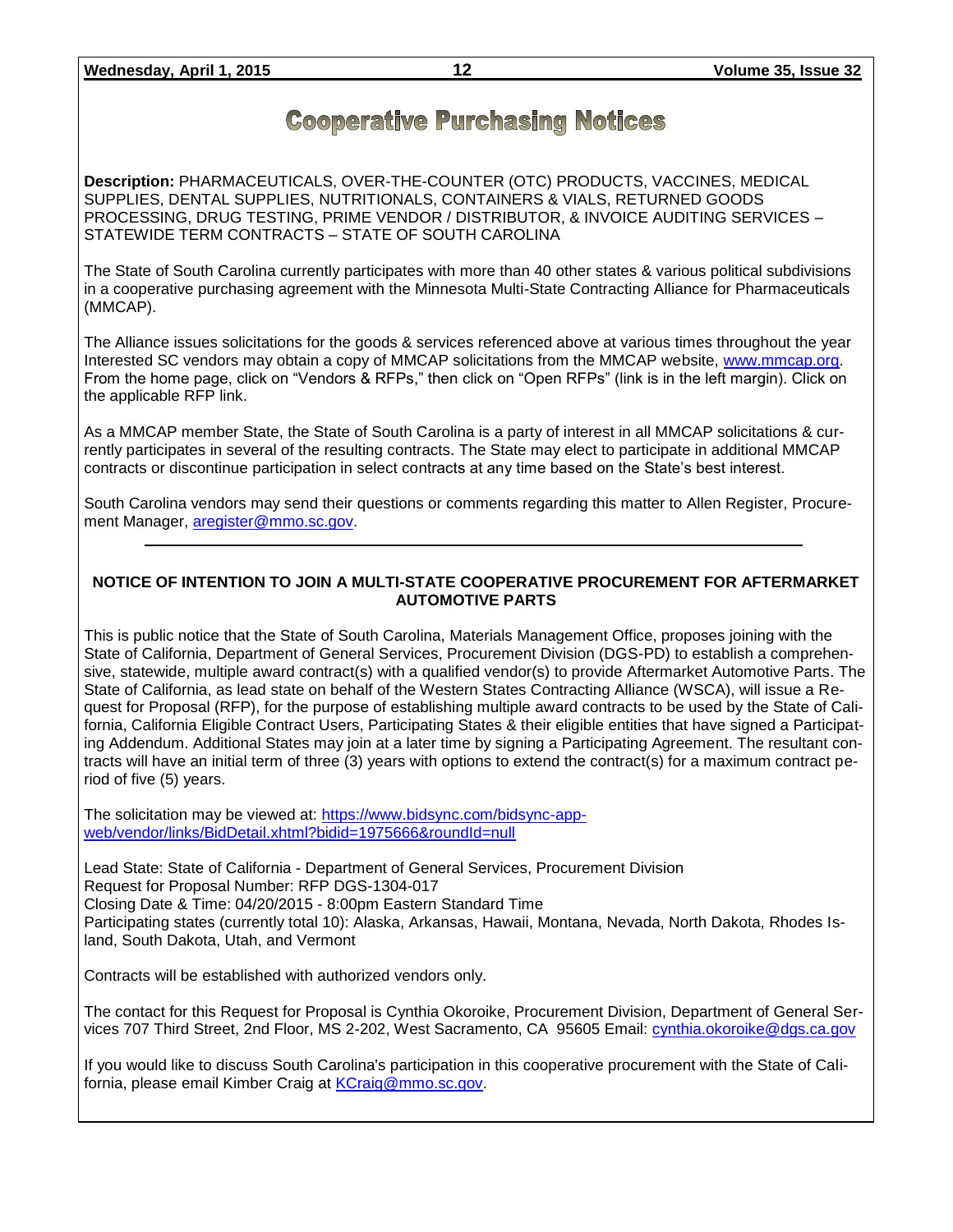### **Wednesday, April 1, 2015 13 Volume 35, Issue 32**

### **SC DEPT. OF TRANSPORTATION QUALIFIED PRODUCTS LISTS & POLICIES**

The South Carolina Department of Transportation (SCDOT) maintains Qualified Products Lists (QPL) for a variety of pre-qualified materials that may be used on construction & maintenance projects as specified in the project proposal. If a QPL is referenced, only the pre-qualified products may be used.

The Qualified Products Policies (QPP) provide information to the manufacturer of the material to assist them in obtaining pre-qualified status. Each QPL & QPP indicates when the last revision occurred & a contact name in the event assistance is required.

For information about the QPL lists & the policy & procedures governing the testing & approval of those products, please visit the Materials & Research page at [http://www.scdot.org/doing/rm\\_lab.asp.](http://www.scdot.org/doing/rm_lab.asp) This site allows access to the contents of the various lists & also access to the published policy by selecting the date listed under the Policy or the List categories.

### **Remaining State Government Holidays**

**SCBO will not be published on these days**

**Confederate Memorial Day** Monday, May 11

> **Memorial Day** Monday, May 25

**Independence Day** *(Observed)* Friday, July 3

**Labor Day** Monday, September 7

**Veterans Day** Wednesday, November 11

**Thanksgiving Day** Thursday, November 26

**Day after Thanksgiving Day** Friday, November 27

**Christmas Eve** Thursday, December 24

**Christmas Day** Friday, December 25

**Day after Christmas** *(Expected observance)* Monday, December 28

# **Helpful SCBO Links**

To sign up for an RSS feed for SCBO: [http://procurement.sc.gov/PS/general/scbo/scbo](http://procurement.sc.gov/PS/general/scbo/scbo-rss.php)[rss.php.](http://procurement.sc.gov/PS/general/scbo/scbo-rss.php).

For information about SCBO:

[http://procurement.sc.gov/PS/general/scbo/PS-scbo](http://procurement.sc.gov/PS/general/scbo/PS-scbo-index.phtm)[index.phtm](http://procurement.sc.gov/PS/general/scbo/PS-scbo-index.phtm)

For links to purchasing website across South Carolina: [http://www.mmo.sc.gov/PS/vendor/PS-vendor](http://www.mmo.sc.gov/PS/vendor/PS-vendor-other-sol.phtm)[other-sol.phtm](http://www.mmo.sc.gov/PS/vendor/PS-vendor-other-sol.phtm)

For vendor information: [http://procurement.sc.gov/PS/vendor/PS-vendor](http://procurement.sc.gov/PS/vendor/PS-vendor-new.phtm)[new.phtm](http://procurement.sc.gov/PS/vendor/PS-vendor-new.phtm)

For vendor registration: [http://procurement.sc.gov/PS/vendor/PS-vendor](http://procurement.sc.gov/PS/vendor/PS-vendor-registration.phtm)[registration.phtm](http://procurement.sc.gov/PS/vendor/PS-vendor-registration.phtm)

Division of Procurement Services homepage: <http://procurement.sc.gov/PS/PS-index.phtm>